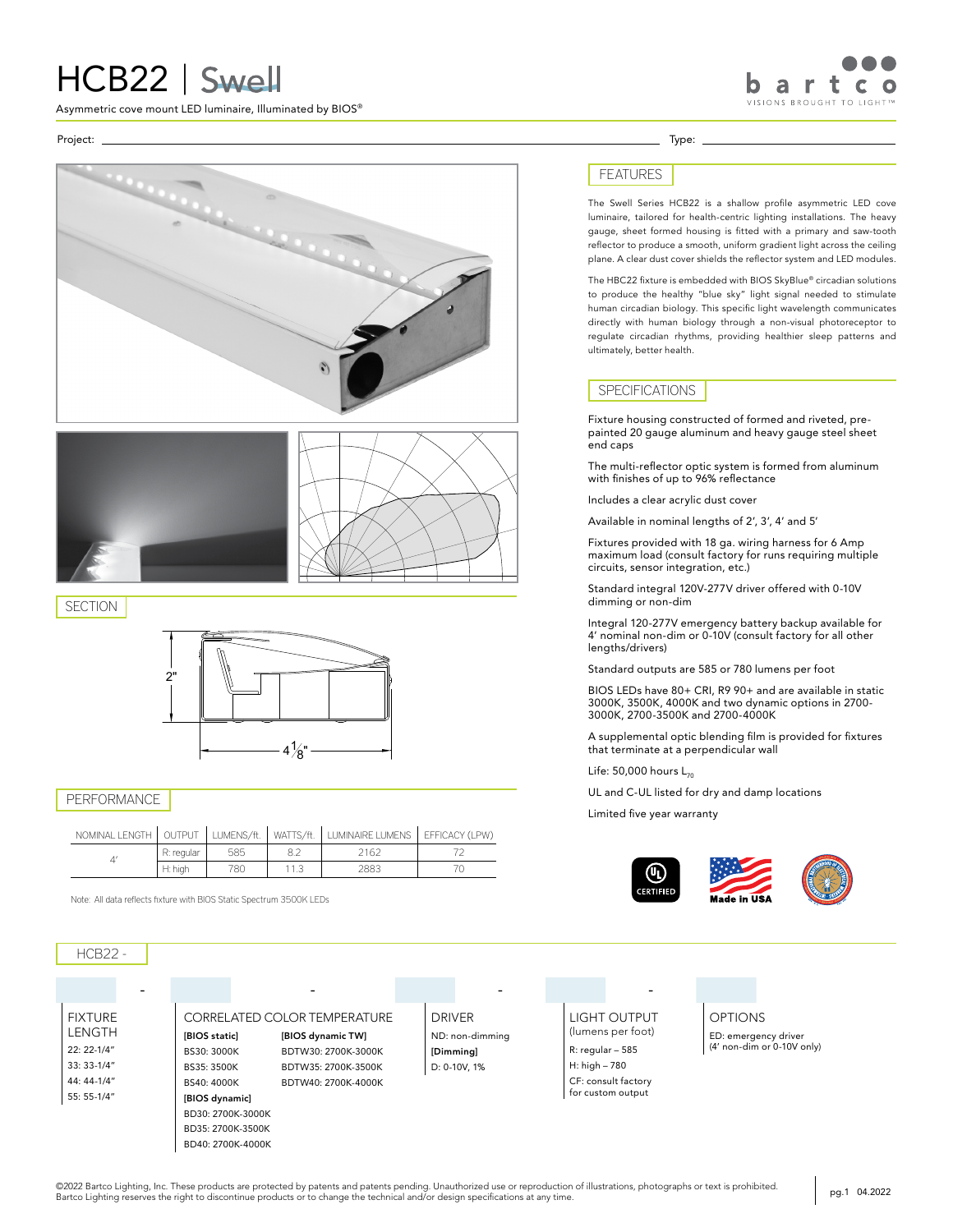# HCB22 | Swell

Asymmetric cove mount LED luminaire, Illuminated by BIOS®

bartco VISIONS BROUGHT TO LIGHT

CORRELATED COLOR TEMPERATURE

Consult factory for specifics when using dimming protocols other than 0-10V. For additional information about BIOS LED modules, visit www.bartcolighting.com/series/swell

| ORDERING<br>CODE                          | MODULE TYPE                          | <b>LIGHT EFFECT</b>                                                                                                                                                                                                          | CONTROL METHOD                                                       |                                                      |
|-------------------------------------------|--------------------------------------|------------------------------------------------------------------------------------------------------------------------------------------------------------------------------------------------------------------------------|----------------------------------------------------------------------|------------------------------------------------------|
| <b>BS30</b><br><b>BS35</b><br><b>BS40</b> | <b>BIOS Static</b>                   | • Static color temperature<br>• 490nm SkyBlue® LED is<br>always on                                                                                                                                                           | • Non-dimming or<br>$0-10V$<br>• No BIO-Dimming<br>module required   | $0-10V$<br>Luminaire                                 |
| <b>BD30</b><br><b>BD35</b><br><b>BD40</b> | <b>BIOS Dynamic</b>                  | • 490nm SkyBlue® LED can<br>be BIO dimmed out with most<br>driver/dimmer combinations<br>• 490nm SkyBlue <sup>®</sup> wavelengths<br>removed through first 20% of<br>dimming range, followed by a<br>CCT transition to 2700K | $\cdot$ 0-10V<br>• Includes integral Bio-<br>Dimming module          | $0-10V$<br>Luminaire w/integral<br>BIO-Dimmer module |
| BDTW30<br>BDTW35<br>BDTW40                | <b>BIOS Dynamic</b><br>Tunable White | • CCT and Light output can be<br>controlled separately with<br>appropriate driver<br>• 3000K, 3500K and 4100K<br>modules all transition to 2700K<br>when dimmed.                                                             | • 0-10V two-channel<br>driver<br>• No BIO-Dimming<br>module required | $0-10V$<br>Luminaire<br>w/two-channel driver         |

### OPTIONS

|                                                                                                                       | ORDERING CODE | DESCRIPTION                 | <b>SPECIFICATIONS</b>                                                                                                                                                                                                                                                                                                                         |
|-----------------------------------------------------------------------------------------------------------------------|---------------|-----------------------------|-----------------------------------------------------------------------------------------------------------------------------------------------------------------------------------------------------------------------------------------------------------------------------------------------------------------------------------------------|
| <b>Contract Contract Contract Contract Contract Contract Contract Contract Contract Contract Contract Contract Co</b> |               | <b>EMERGENCY LED DRIVER</b> | • Universal 120-277V input voltage emergency driver delivers initial<br>minimum power of 10W for 90 minutes<br>• Available for 4' nominal length non-dim or 0-10V fixture only (consult<br>factory for all other lengths/drivers)<br>• Provided with combination test switch/indicator light mounted to wall<br>plate for remote installation |